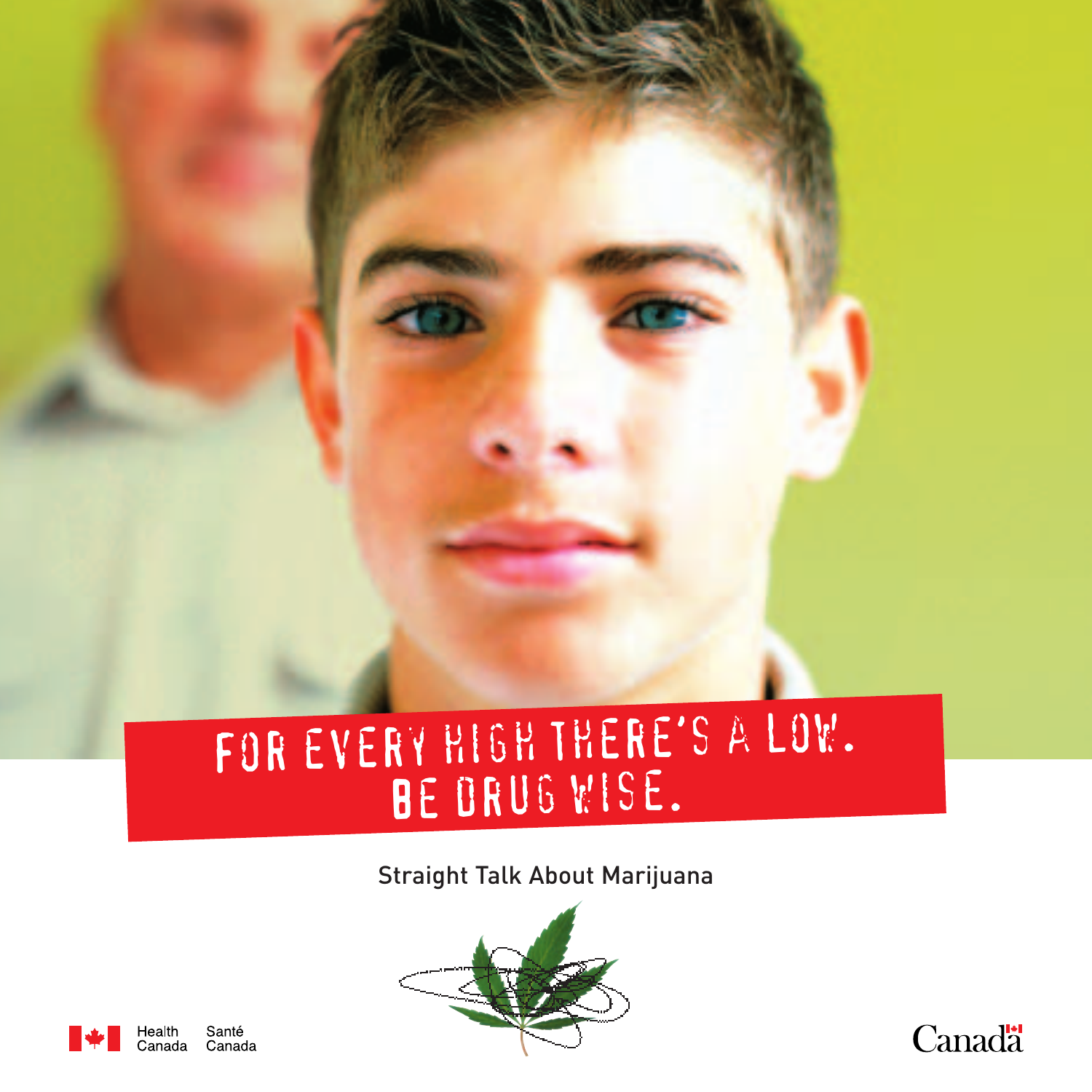

#### IS TO HELP THE PEOPLE OF CANADA MAINTAIN AND IMPROVE THEIR HEALTH."

—Health Canada

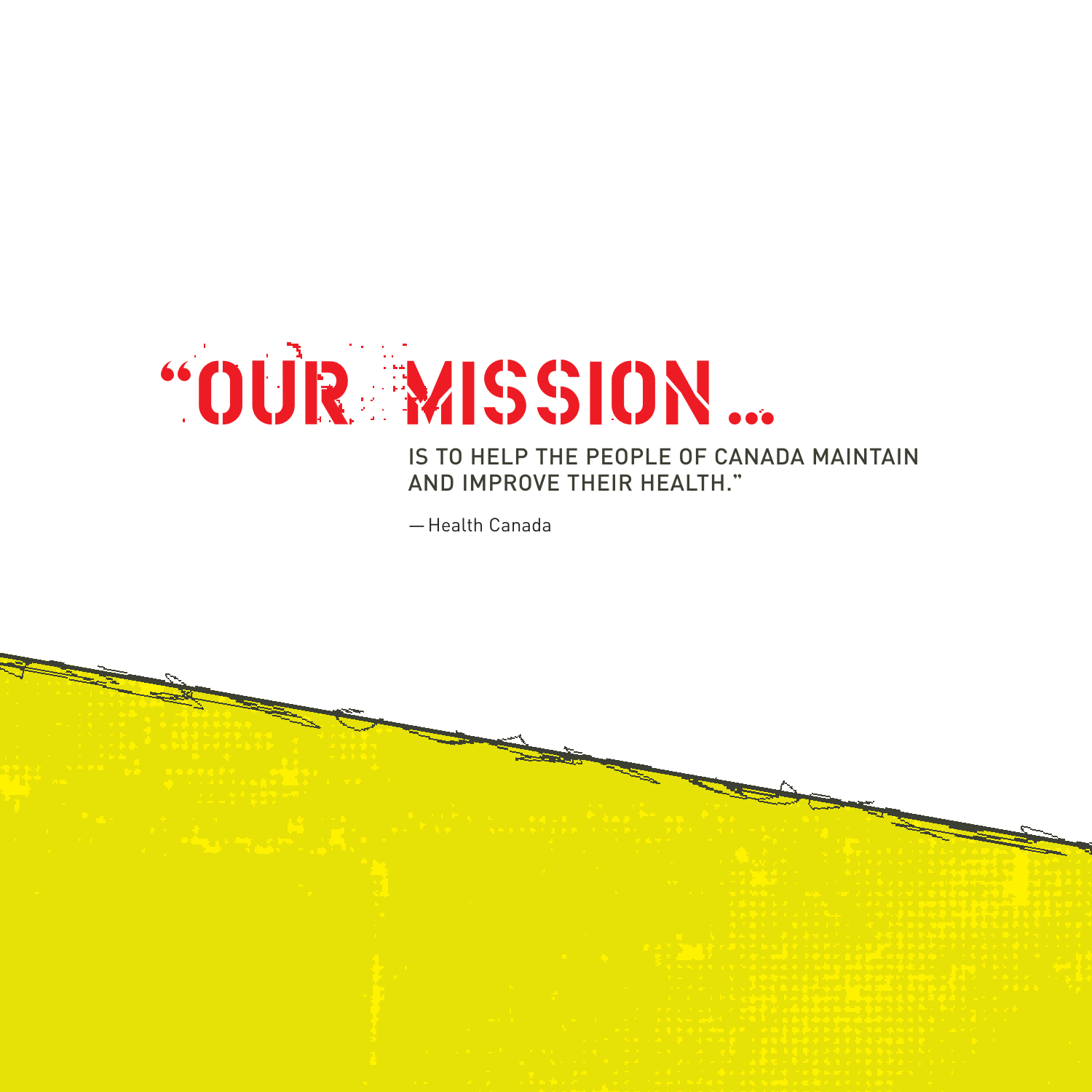# table of Contents

#### 01. FOR PARENTS

| Marijuana - Get the facts                            | (P.04) |
|------------------------------------------------------|--------|
| What are the risks?                                  | (P.10) |
| Why do young people use marijuana?                   | (P.18) |
| Here's what young people have to say about marijuana | (P.20) |
| Understanding youth                                  | (P.21) |
| STRAIGHT TALK ABOUT MARIJUANA - A QUIZ               |        |
| AND DISCUSSION GUIDE FOR PARENTS AND YOUTH           | (P.22) |
|                                                      |        |
| 02. FOR YOUTH                                        |        |
| Marijuana get the facts know the risks               | (P.26) |
| What it looks like and what it contains              | (P.28) |
| Marijuana and its effects                            | (P.30) |
| So what are the risks?                               | (P.34) |
| Why use it?                                          | (P.41) |
| What the research with youth says                    | (P.42) |
| How will I know that I have a problem?               | (P.44) |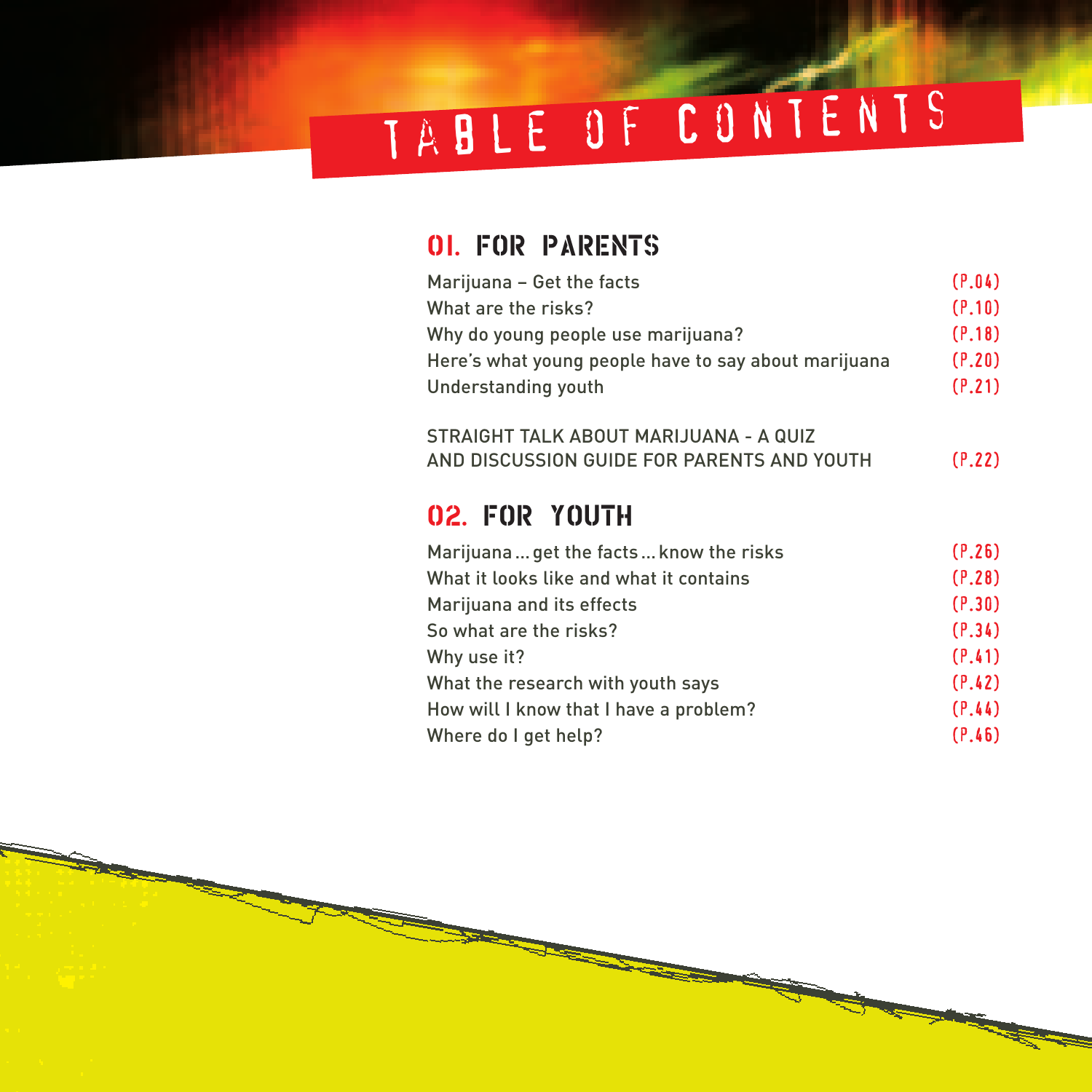# 8 FOR PARENTS

There are two main sections: one for parents and one for youth. There is also a centre section–Straight Talk About Marijuana–to help young people and their parents discuss this subject openly.

 $\mathsf{n}$ 

#### MARIJUANA – GET THE FACTS

In 2003, the Government of Canada announced the renewal of Canada's Drug Strategy. The objective of this Strategy is to address the problems associated with substance use and abuse, and to reduce the demand for, and supply of, drugs. As part of this Strategy, the Government of Canada is developing a public education campaign aimed at discouraging first use and regular use of marijuana and other substances. This booklet has been designed to help parents and youth talk about marijuana and its effects, and to encourage informed and healthy decision-making.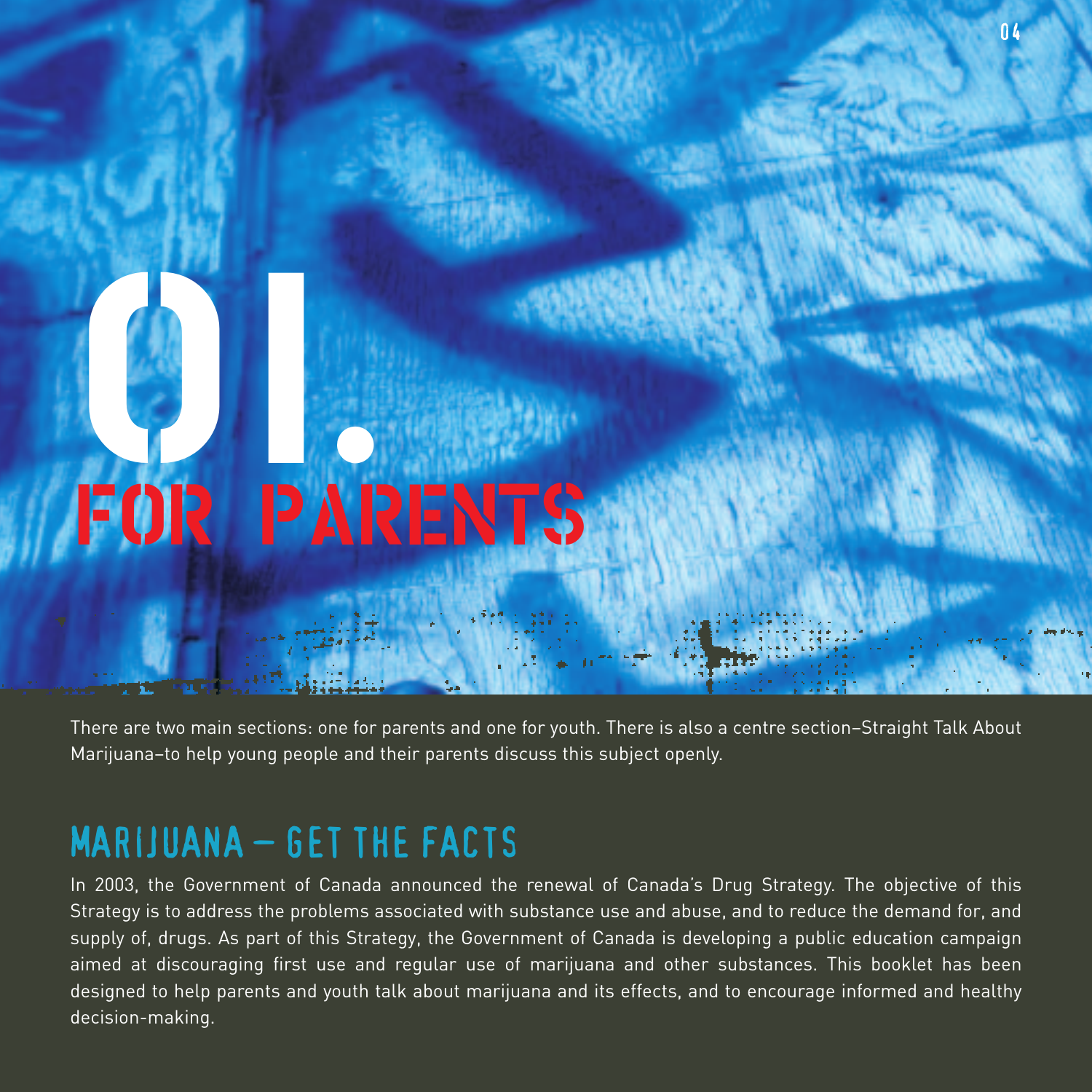#### THE CHALLENGE

05

Today's youth are faced with many choices and challenges as they make their way to adulthood. Their world is complex and the day-to-day decisions they must make are significant. Marijuana is the most commonly-used illegal substance in Canada. It is also popular among a large number of youth and, for many of them, it's as socially acceptable as tobacco and alcohol. Many will be tempted to try it.

#### AT WHAT AGE DO YOUNG PEOPLE GET EXPOSED TO MARIJUANA?

Health Canada's research indicates that most youth who try marijuana do so in their early teens, so that making choices about using marijuana starts at that time. This information is entirely consistent with an early teen's maturation process, since adolescence is a time of emotional, intellectual, social and sexual evolution. In this swirl of psychological and physical transformation, youth seek new experiences in an effort to define their own identity; rules may be challenged, and limits tested. Yet, at the same time that they are asserting their individuality, self-esteem and self-confidence often remain fragile. Parents may find themselves squarely in the middle of these changes.

#### SO WHAT CAN I DO?

Parenting a teenager is a balancing act. You are there to help your child make the right choices but you may rightfully feel that the influence of peers is stronger than yours. Yet, even at a time when your teen is rebellious, argumentative and critical of you personally, they still need you to discuss issues and choices with them since, for most youth, parents remain one of the most powerful influences in their life. In a recent poll by Health Canada,\* 87% of young people said they would trust their parents for information on marijuana.

.<br>Health Canada—Youth and Marijuana Quantitative Research. Final Report. December 2003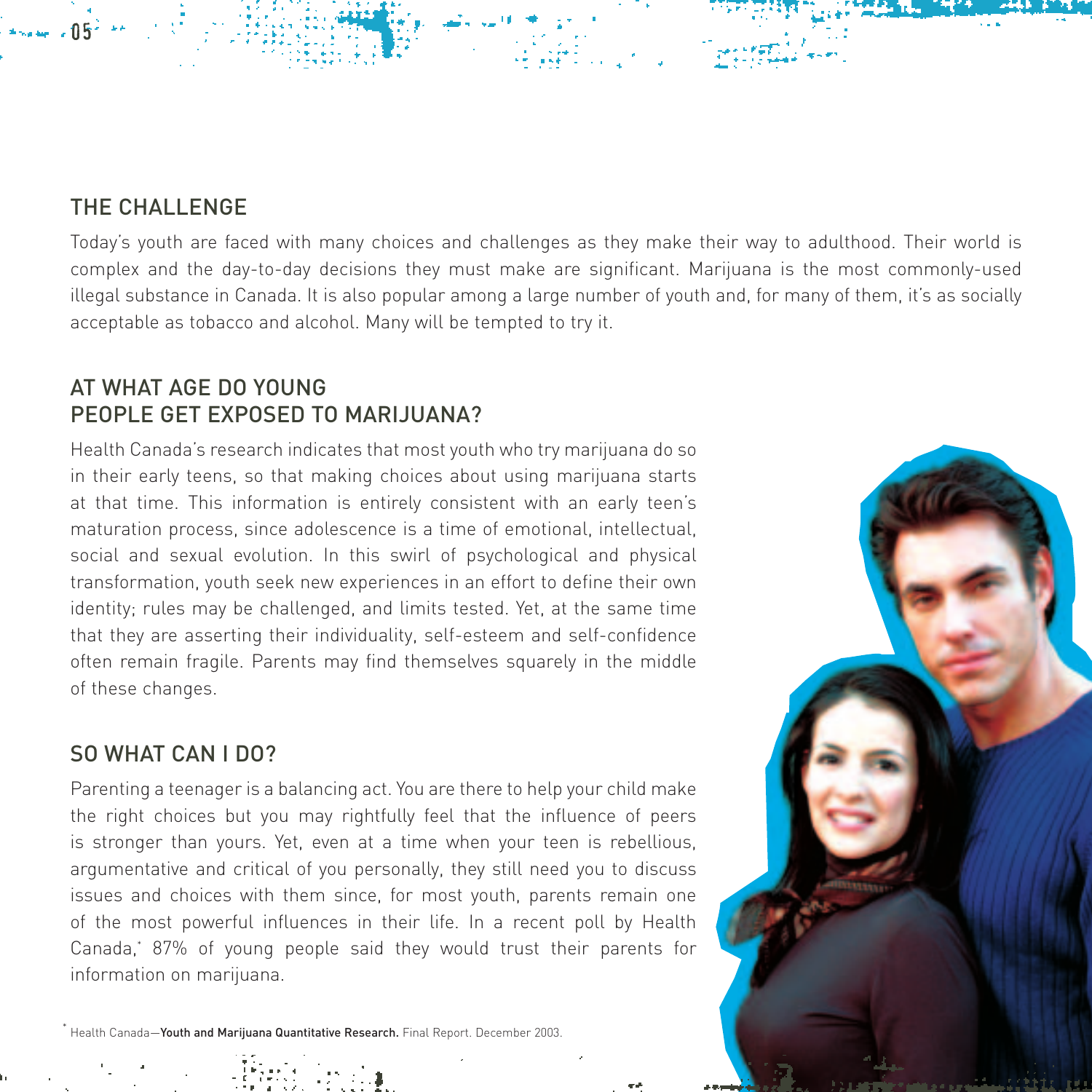Prepare the basic of the prepare your solutions, and and the same to talk the second to talk to your solutions, a basic understanding to your solutions, a basic understanding to your society and the present to present the substance and its effects can help you assist them in making wise choices. You should also keep in mind your own relationship with psychoactive substances, past and present, and show a readiness to make healthy choices. Balance, consistency, respect and openmindedness will help promote your discussion. Anger, panic or other negative reactions may end it. For example, there are various degrees of marijuana use, from one-time experimentation to problematic use, and acknowledging that fact is not the same as condoning it. You can still express your preferences to your children, but your views will have more impact if you are able to speak to them rationally and without judging them.

#### SO WHAT IS MARIJUANA?

Marijuana, pot, grass, weed, smoke ... they are all the same. They come from the cannabis plant. Hash and hash oil also come from this plant. This plant grows all over the world, including Canada.

**MARIJUANA IS A GREENISH OR BROWNISH MATERIAL CONSISTING OF THE DRIED FLOWERING**tops and leaves of the plant. It has a distinctive, pungent odour when it's smoked. The potency can vary significantly from one plant to another although the rumours of extremely powerful "superweed" are largely untrue.

- **HASHISH** or cannabis resin is the resinous secretion of the flowering tops of the cannabis plant. It is sold in solid pieces that vary in texture from hard and dry to soft and gummy. It is generally more potent than marijuana.
- Hash oil is a thick greenish-black or reddish-brown oil made by concentrating hashish with alcohol or some other organic solvent. It is more potent than marijuana or hashish.

Marijuana smoke contains more than 400 chemicals, including some of the same cancer-causing substances found in tobacco smoke.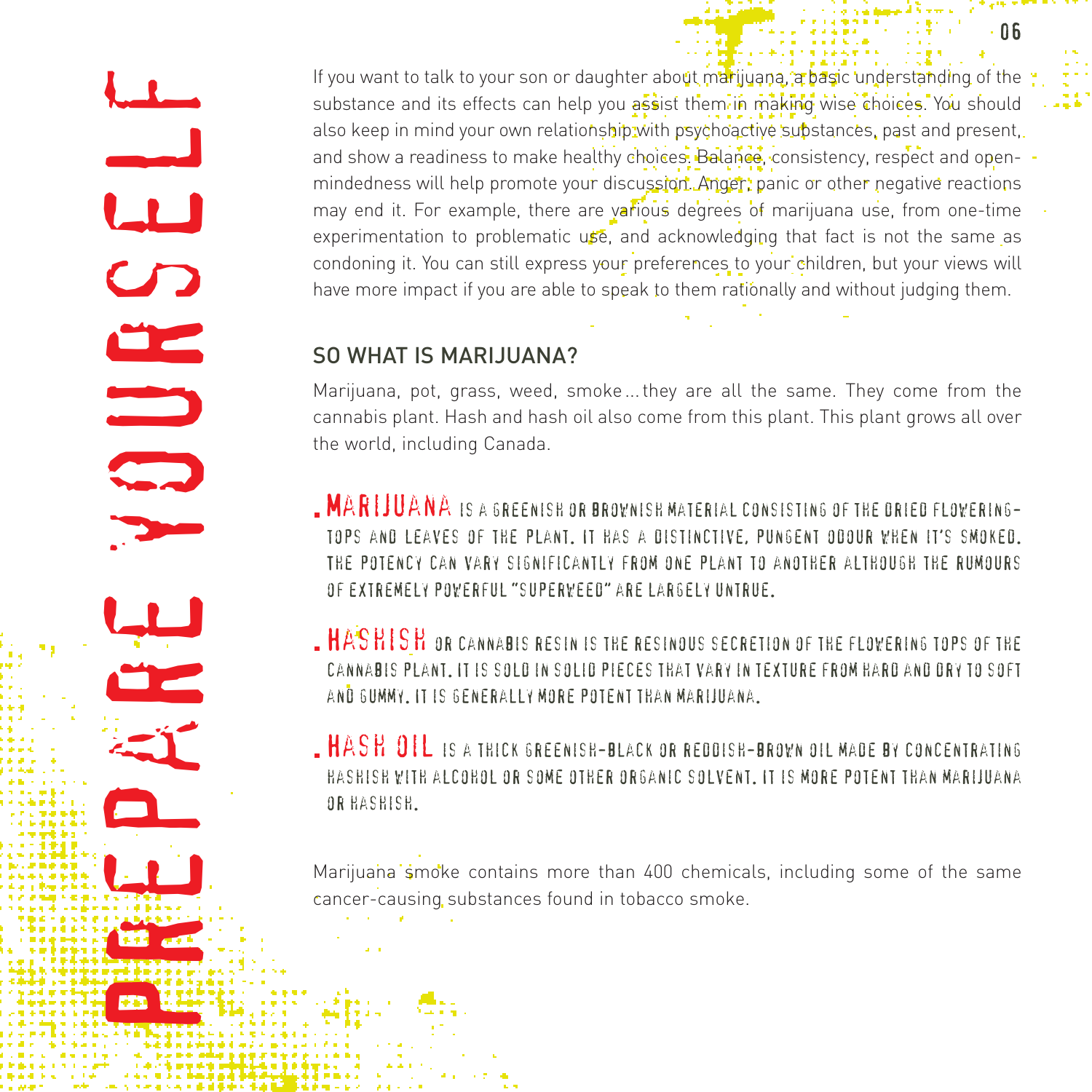

# Has Hall

# Hashish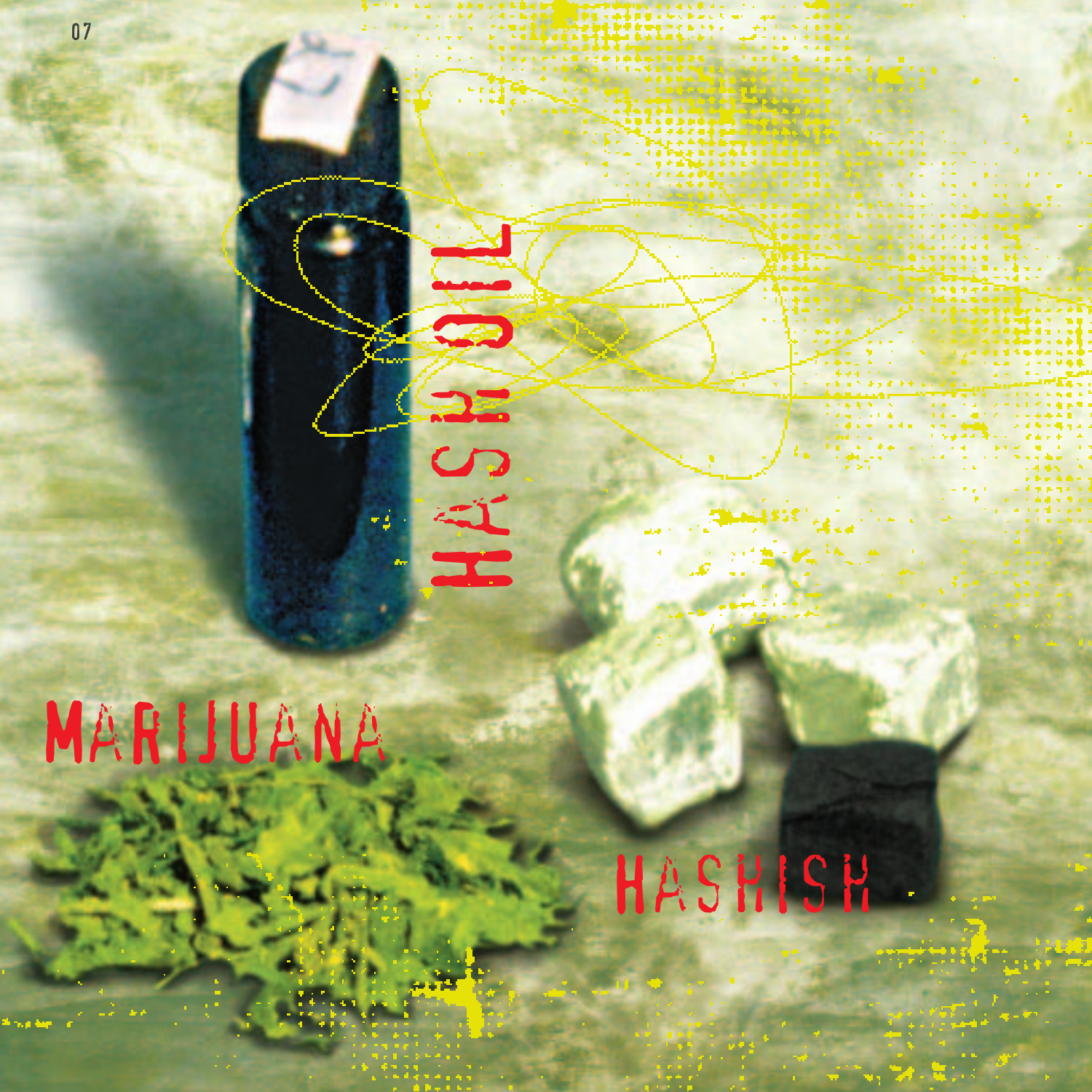#### WHAT MAKES YOU HIGH?

Marijuana has psychoactive effects. That is, marijuana works on the brain. The main psychoactive ingredient is called tetrahydrocannabinol or THC, and it affects those parts of the brain that are linked to pain sensations, emotion and movement.



#### HOW DOES IT MAKE YOU FEEL?

Most people describe a sense of euphoria and they become very relaxed. Often they giggle and laugh a lot and get cravings for certain types of food. Their mouth gets dry and, after a while, they become drowsy. Since sensations are heightened, people often perceive colours as brighter and music as more distinct. Often marijuana will distort the user's sense of time and space. Impaired coordination and balance, a rapid heartbeat, red eyes and dilated pupils may also be immediate effects. These are all indications that marijuana is working on the brain.

Each time a person tries marijuana the effects may be different, depending on the amount, the potency, the mood a person is in when they use it and the environment in which it is consumed. Also a person can never be sure how long the effects will last.

#### Whether a person eats, smokes or drinks marijuana, each method has its risks.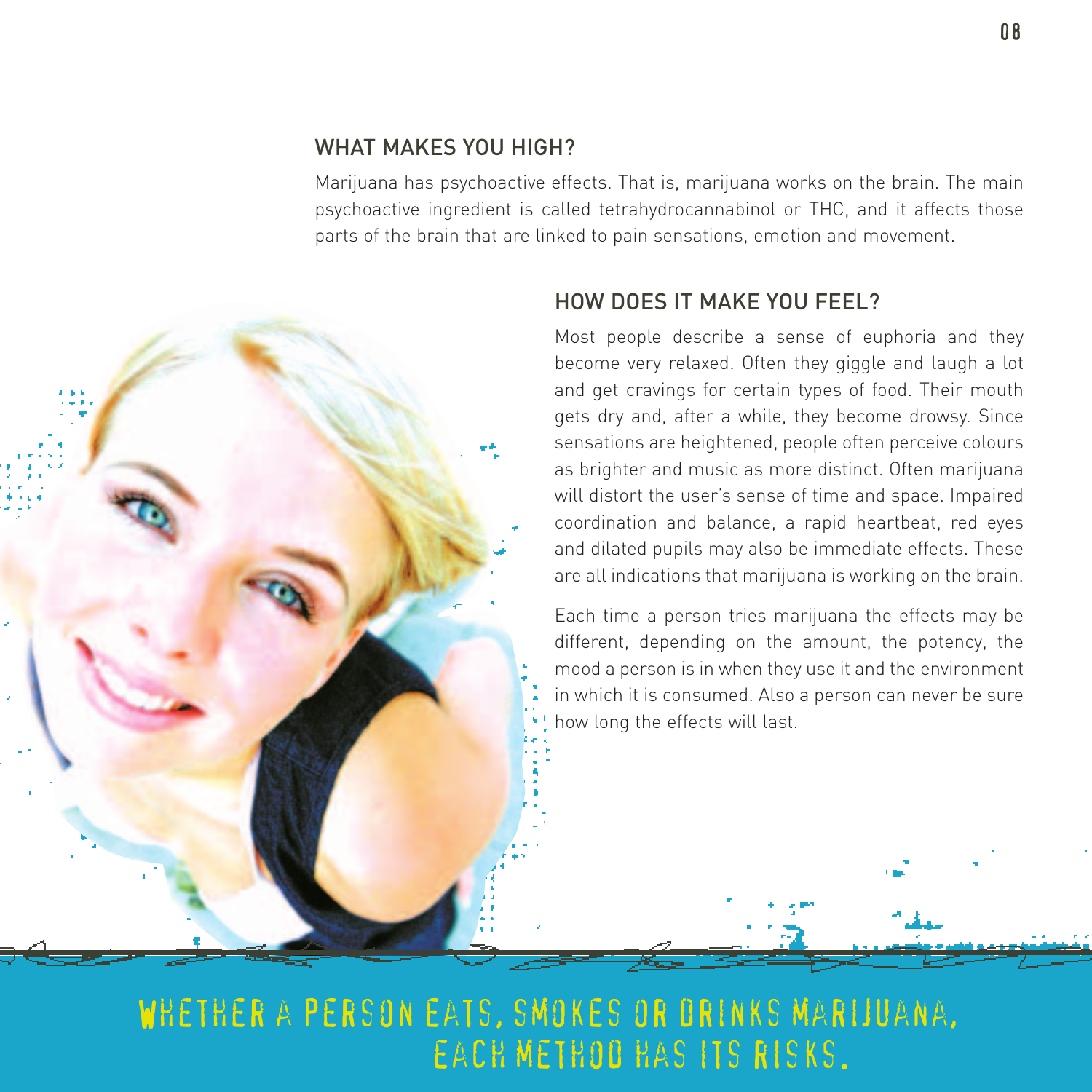# SOME THINGS TO LOOK for if you think YOUR SON OR daughter may be using marijuana...

RUB'N SNIFF FOR A WHIFF...

- You can smell it on their clothes or in their hair
- Their eyes are red or glazed over
- Their pupils are dilated
- … and over the longer term
- Their grades are going down at school
- They display secretive behaviour
- He/she has a different group of friends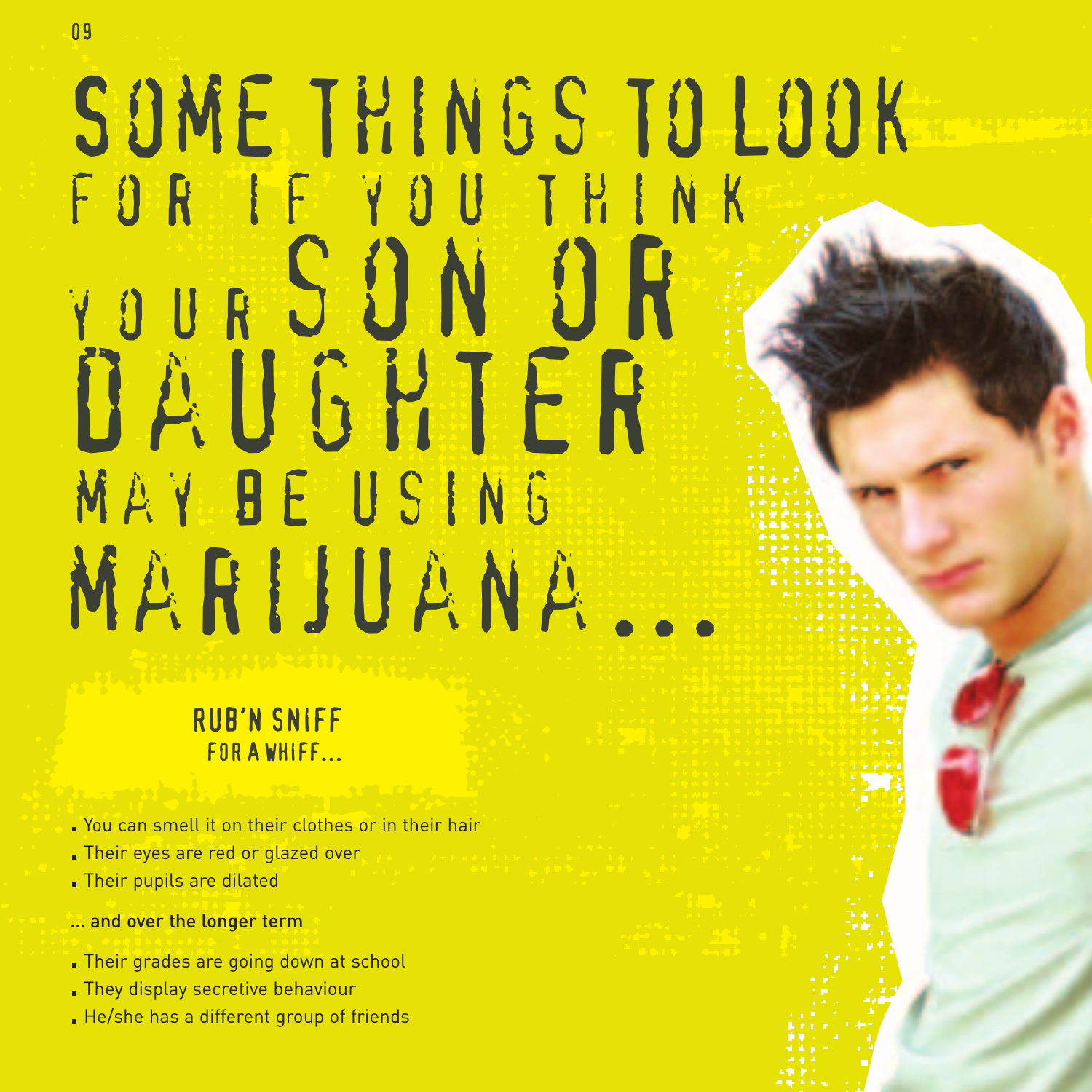#### CAN YOU HAVE A BAD TRIP ON MARIJUANA?

Sometimes people become withdrawn, fearful, anxious or depressed. A small percentage experience more severe effects such as panic or terror especially if the amount they have taken is larger or more potent than what they are used to.

#### WHAT ARE THE RISKS? MANY PEOPLE MAINTAIN THAT, BECAUSE MARIJUANA IS A PLANT, IT MUST BE HARMLESS. THAT'S NOT THE CASE. THE RISKS ASSOCIATED WITH MARIJUANA USE FALL INTO FOUR CATEGORIES: PHYSICAL HEALTH, PSYCHOLOGICAL HEALTH, SAFETY AND LEGAL ASPECTS.

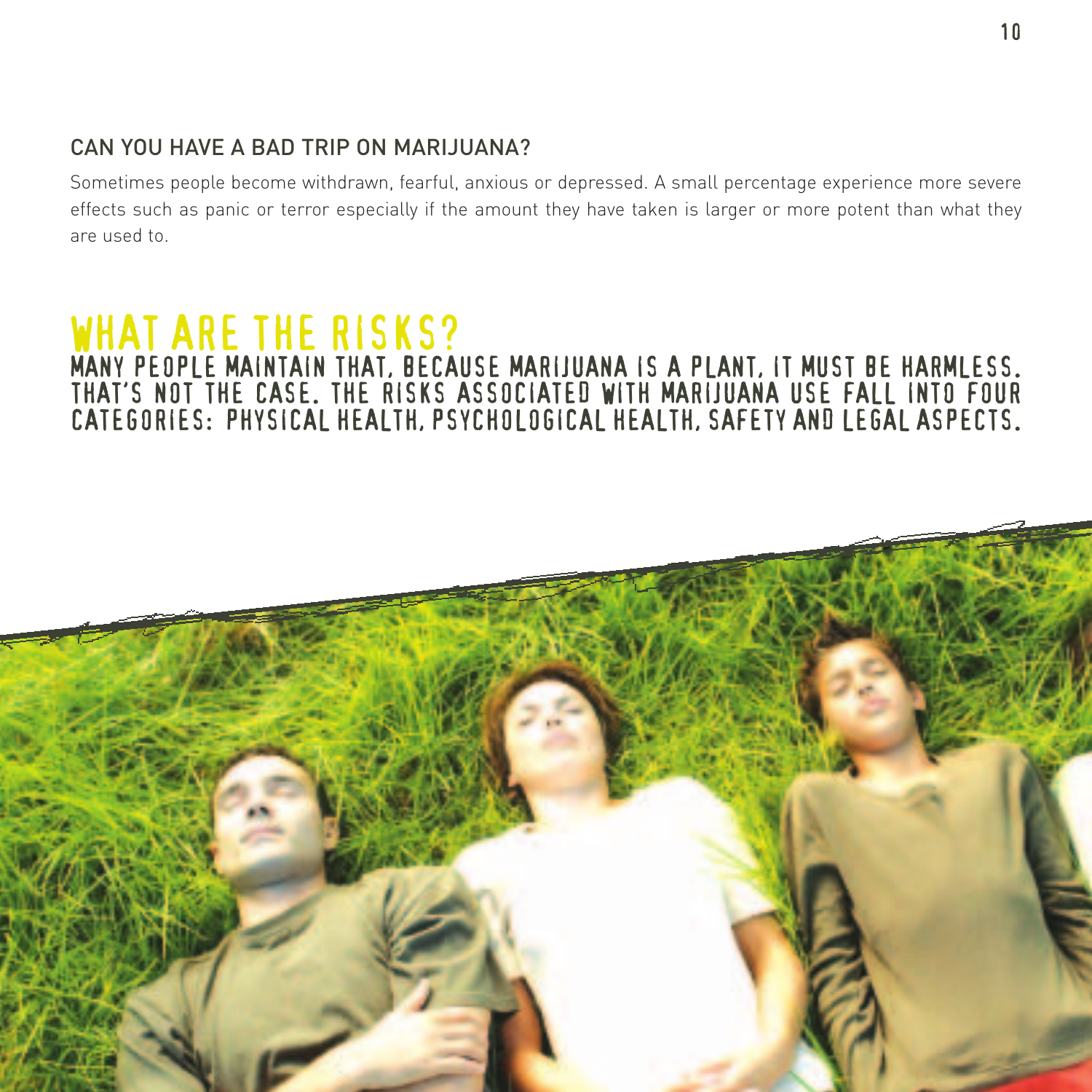# risks. PHYSICAL HEALTH RESPIRATORY SYSTEM RESPIRATORY SYSTEM<br>Smoking marijuana releases tar into the lungs in the same way that smoking tobacco does. There are more than<br>Smoking marijuana releases tar into the lungs in the same way that smoking tobacco does. There 400 chemicals in marijuana smoke, some of which can affect the lungs, throat and esophagus.

DAILY OR REGULAR USE OF MARIJUANA MAY CAUSE RESPIRATORY PROBLEMS SUCH AS CHRONIC COUGH AND CHRONIC OR RECURRING BRONCHITIS.

THE USE OF MARIJUANA WITH ALCOHOL IS FAR MORE DANGEROUS THAN THE TWO USED SEPARATELY. THE INTOXICATING EFFECTS OF BOTH DRUGS USED AT THE SAME TIME INCREASE IMPAIRMENT. IN THIS CASE 1 + 1 DOES NOT EQUAL 2, BUT MORE LIKE 3 OR 4.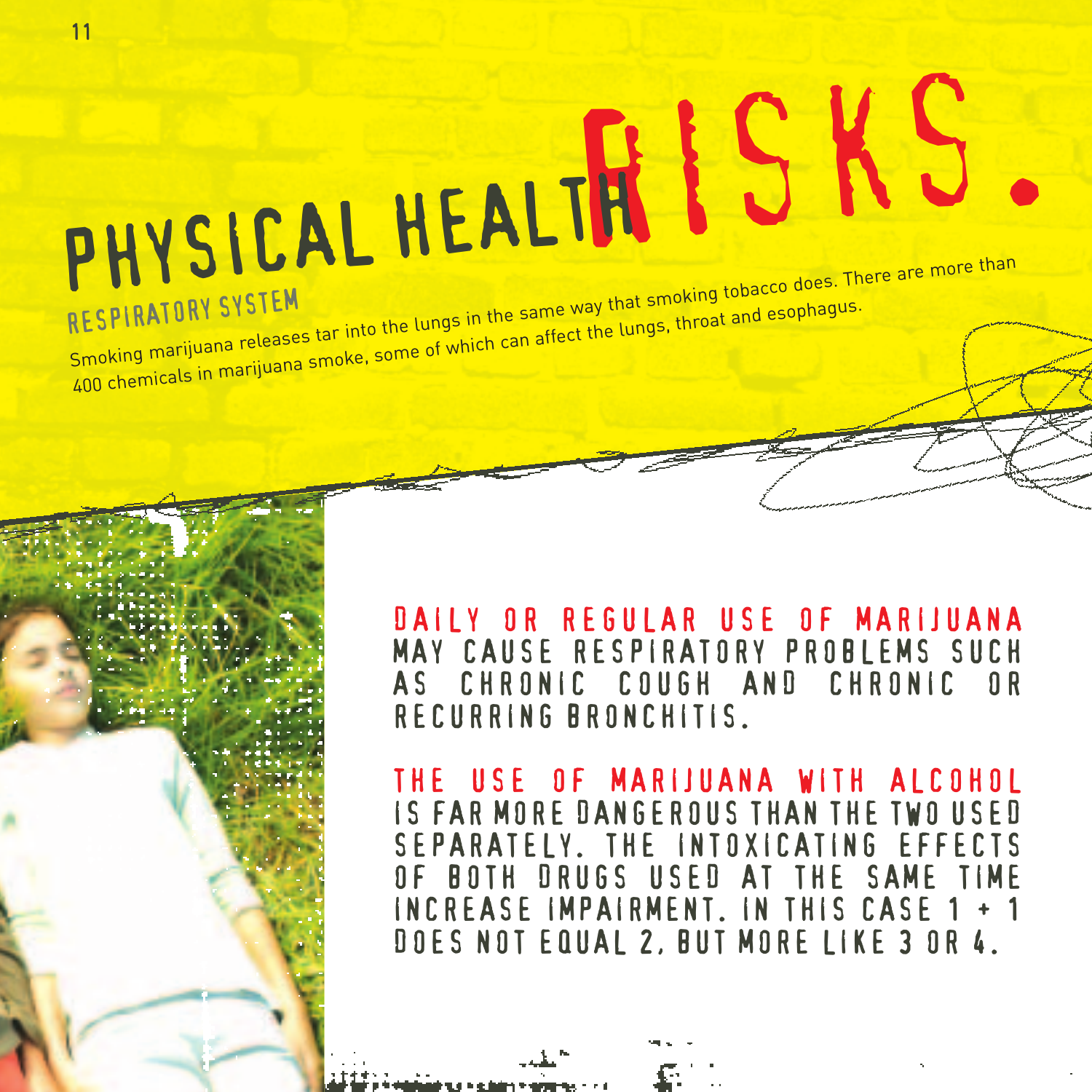#### MARIJUANA SMOKE HAS SOME OF THE SAME CANCER-CAUSING AGENTS AS TOBACCO SMOKE

Marijuana and cigarette smoke contain some of the same cancer-causing substances. The concentration of one cancer-producing agent, benzopyrene, in marijuana smoke may be even higher than in tobacco smoke.

#### COORDINATION AND BALANCE

Marijuana lessens coordination and balance, and impairs motor skills so that activities such as driving a car or riding a bike may become dangerous. If marijuana and alcohol are used together, reflexes and motor skills become even more impaired.

#### REPRODUCTION AND PREGNANCY

Marijuana can lower inhibitions and impair judgment. Lowered inhibitions have been known to result in unprotected sex, increased possibilities of sexually transmitted diseases, and potential unwanted pregnancies.

Marijuana may interfere with human reproduction. Some research shows a decline in sex hormones in young boys and possible disturbances of the menstrual cycle in girls. In the critical early stages of pregnancy, smoking may be harmful to the baby.

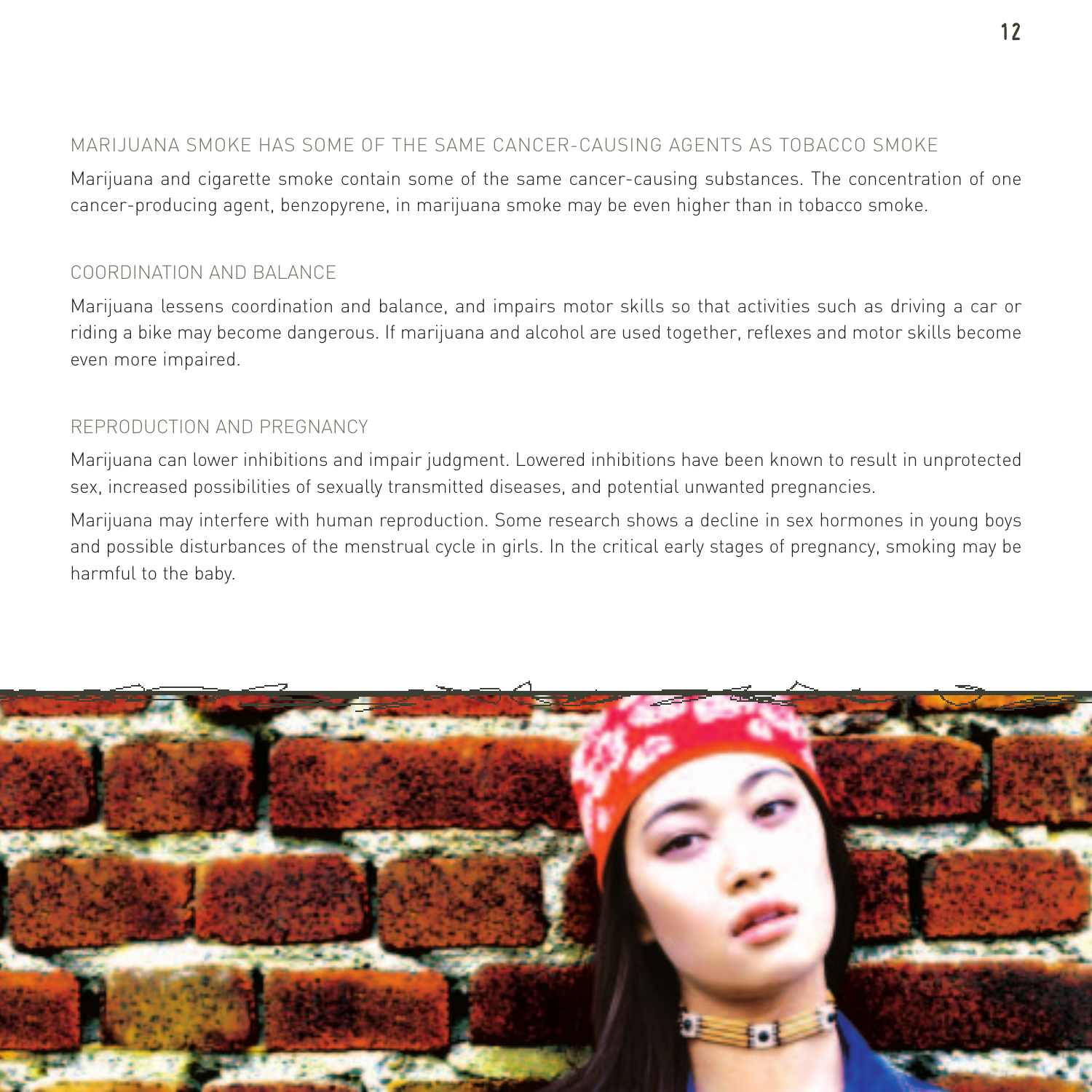# PSYCHOLOGICAL HEALTH

- Cognitive effects Regular use of marijuana interferes with the ability to concentrate and impairs learning and some aspects of memory. This can affect a person's studies and the quality of their work in school or on the job.
- Mental health In people that are at high risk for schizophrenia, such as those with a family history of the disorder, marijuana use may trigger psychotic episodes. Some research has shown that frequent marijuana use is a risk factor for later depression and anxiety.
- Problematic use Regular high-amount users of marijuana may become dependent, meaning that they do not feel that they can function without marijuana and will, therefore, continue to use it despite its negative impact on their lives. Some marijuana withdrawal symptoms such as cramping and insomnia have been observed.

Research indicates that the age of first use is inversely related to high consumption rates and problem use later in life. That means if a young person starts using marijuana at an early age, he or she is more likely to develop problems with substances in the future than a person who first uses marijuana later in life.

Youth don't have to smoke marijuana daily for it to be considered a problem. For instance, if their use is interfering with obligations at home, school or work, if they are using it alone or in the morning, or if they are initiating use under 14 years of age, their consumption may be problematic. If these signs of problematic use exist, they may also be indications that issues or problems beyond their marijuana use need to be resolved.

IF USING MARIJUANA IS INTERFERING WITH A YOUTH'S OBLIGATIONS AT HOME, WORK OR SCHOOL, IT MAY BE AN INDICATION THAT HE OR SHE IS EXPERIENCING PROBLEMATIC USE OF MARIJUANA.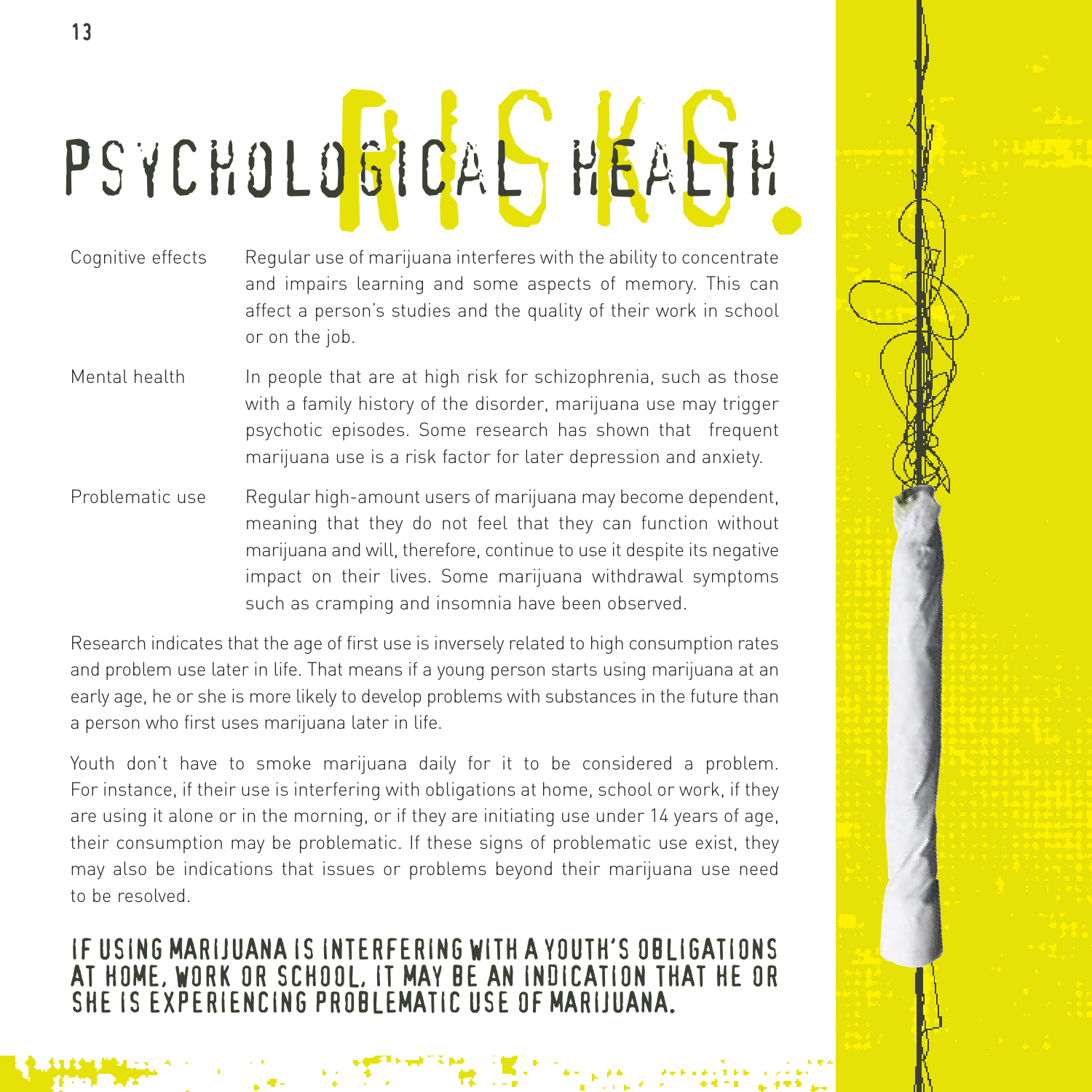# safetyrisks.

Being high impairs an individual's judgment, mental and physical ability to perform tasks.

Any activity requiring concentration, good judgment, eyesight, coordination, timing or fast reactions may be dangerous for those who are high on marijuana.

Marijuana intoxication can pose serious safety risks while riding a bicycle, operating machinery, driving a car or even crossing a busy street.



### Driving under the influence of marijuana

- Driving under the influence of any substance, including marijuana, is considered a serious criminal offence. Police are being trained to spot people driving while under the influence of marijuana and other psychoactive substances.
- The combined use of marijuana and alcohol, even in low amounts, has been shown to produce severe driving impairment and increase the risk of accidents. In fact, driving while under the influence of any substance is a bad idea.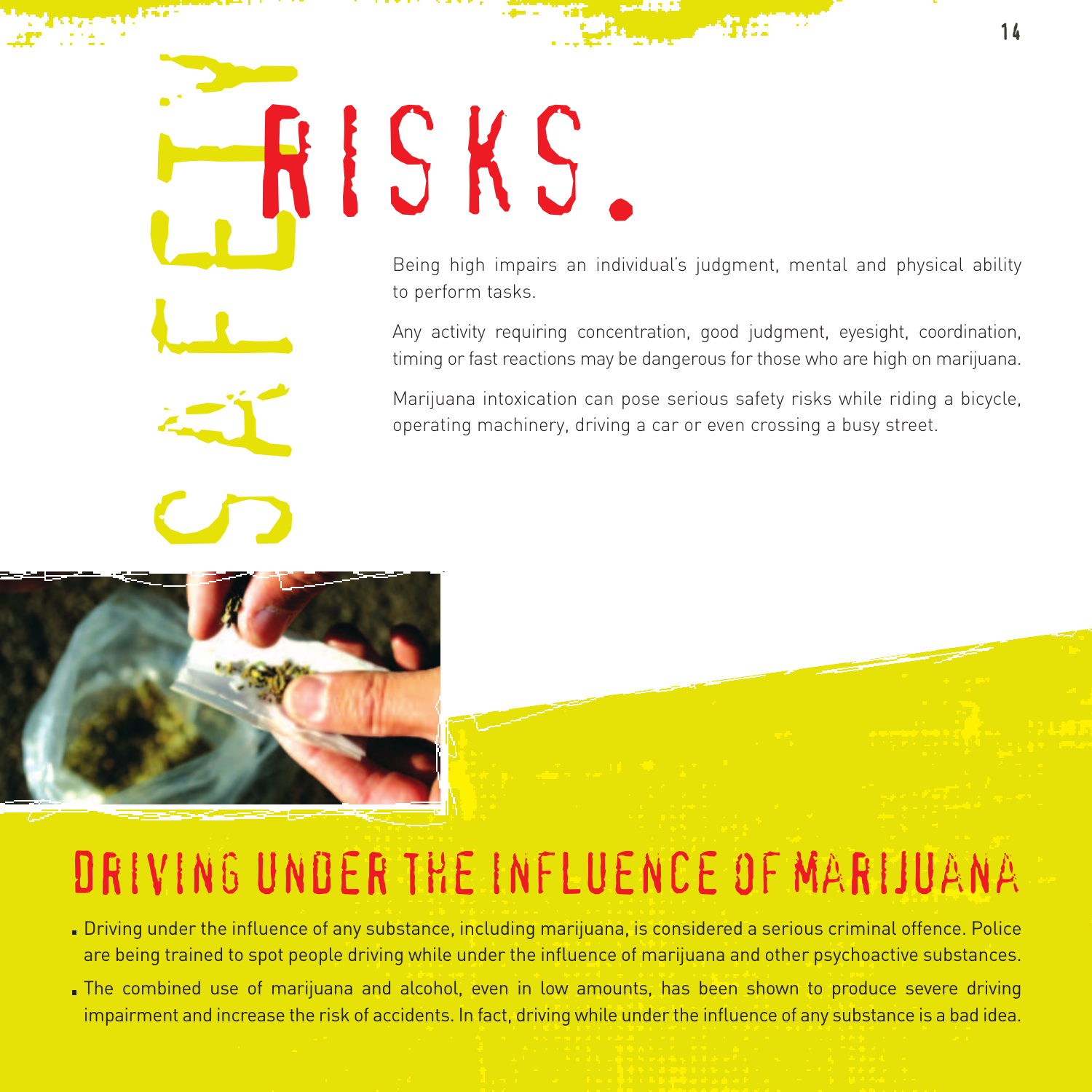

Marijuana is a controlled substance in Canada under the **Controlled Drugs and Substances Act** (CDSA). It is a criminal offence to import, export, grow, possess, sell, give or otherwise traffic marijuana, or to possess marijuana for the purpose of trafficking. It is also an offence to simply possess marijuana. Such offences could result in a criminal conviction and carry with them a criminal punishment.

Convictions for any of these offences may result in a fine and/or imprisonment. A conviction can

- Ruin a person's credibility when they are trying to find a job
- Prevent them from entering certain professions
- **Lead to deportation for immigrants and**
- Restrict a person's freedom to travel to other countries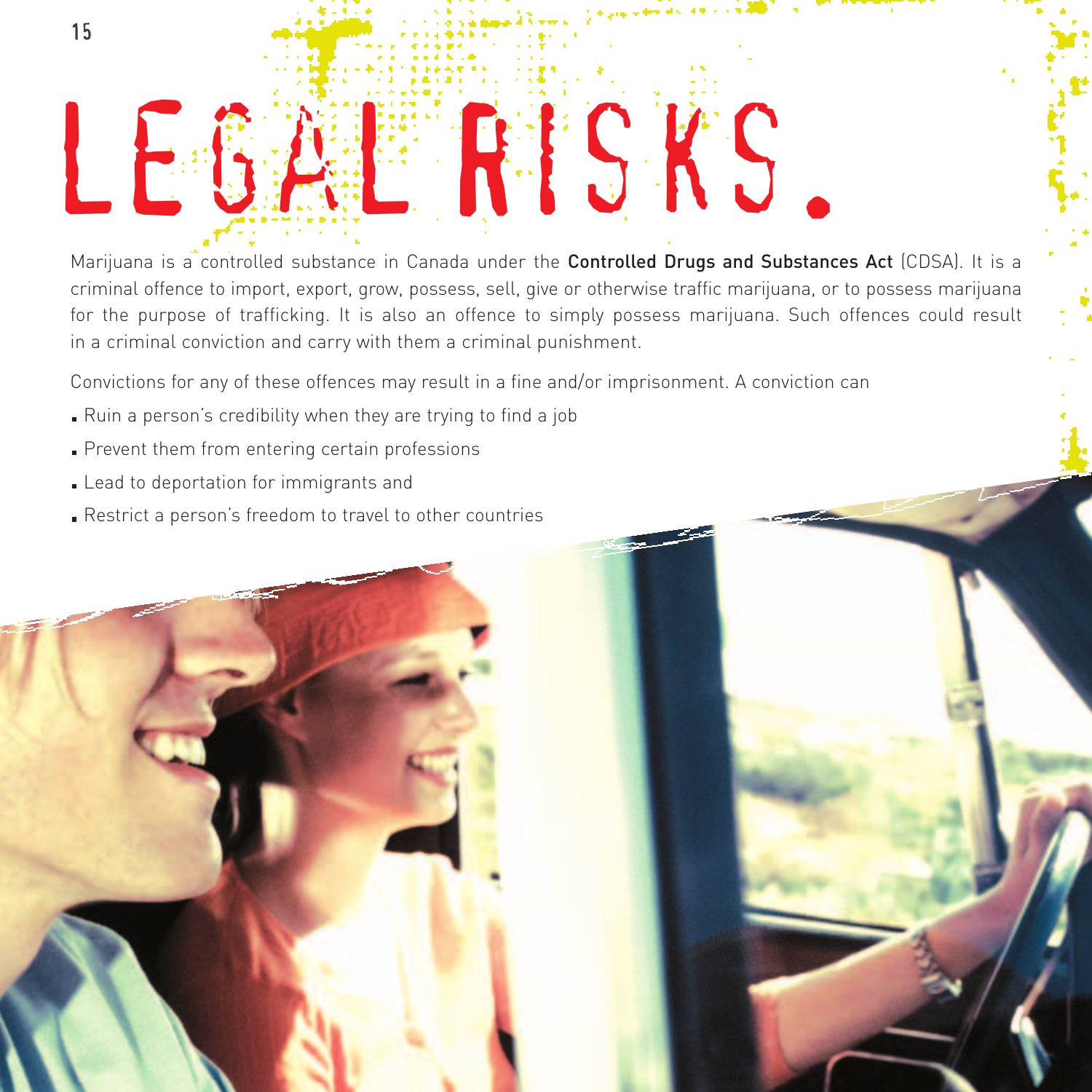#### But I thought the Government legalized marijuana.

# WRONG. Marijuana is, and will remain, illegal.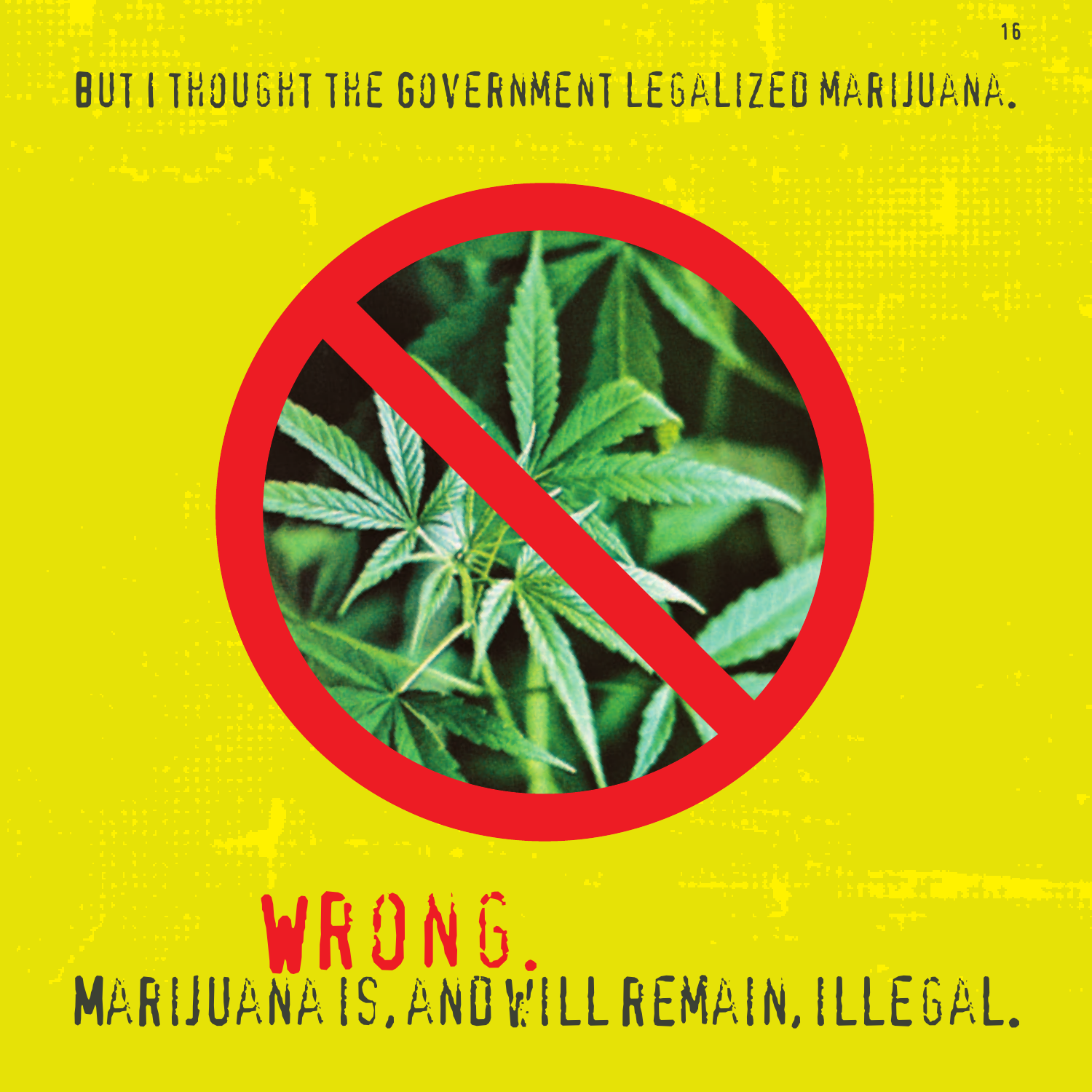

Recently, there has been a lot of confusion about the legal status of marijuana in Canada due in large part to media coverage concerning public debates about changing the offences and penalties related to illegal possession and cultivation of marijuana. Let's settle the issue then: marijuana is, and will remain, illegal. There's only one exception and it's a very clear one: when marijuana is used for medical purposes as authorized under the Marihuana Medical Access Regulations (MMAR).

#### MARIJUANA FOR MEDICAL PURPOSES

Marijuana is not approved as a therapeutic drug in Canada or any country in the world. At present, current scientific evidence has not clearly established the safety and efficacy of marijuana when used for medical purposes.

The Marihuana Medical Access Regulations (MMAR) provide a framework to allow, under certain circumstances, individuals with serious medical conditions to possess or cultivate marijuana for medical purposes.

Under the MMAR, the support of a doctor is necessary as part of the application process for an authorization to possess marijuana for medical purposes. The MMAR deal exclusively with the medical use of marijuana. Without authorization under the MMAR, persons using marijuana for medical purposes in Canada are breaking the law.

#### MARIJUANA LAWS IN OTHER COUNTRIES

Each country has its own laws regarding drugs–some of them are much more severe than in Canada. Being Canadian doesn't exempt you from those local laws. If you break the law in another country, you are subject to that country's judicial system. If you possess marijuana while travelling, you could end up paying a stiff fine, spending time in jail or possibly even facing the death penalty. Thousands of Canadians are in jail abroad–many of them for drug-related offences. If you use or possess marijuana or other drugs when you travel, then you should familiarize yourself with the laws of foreign countries before you go. To learn more, visit http://www.voyage.gc.ca/main/drugs\_menu-en.asp.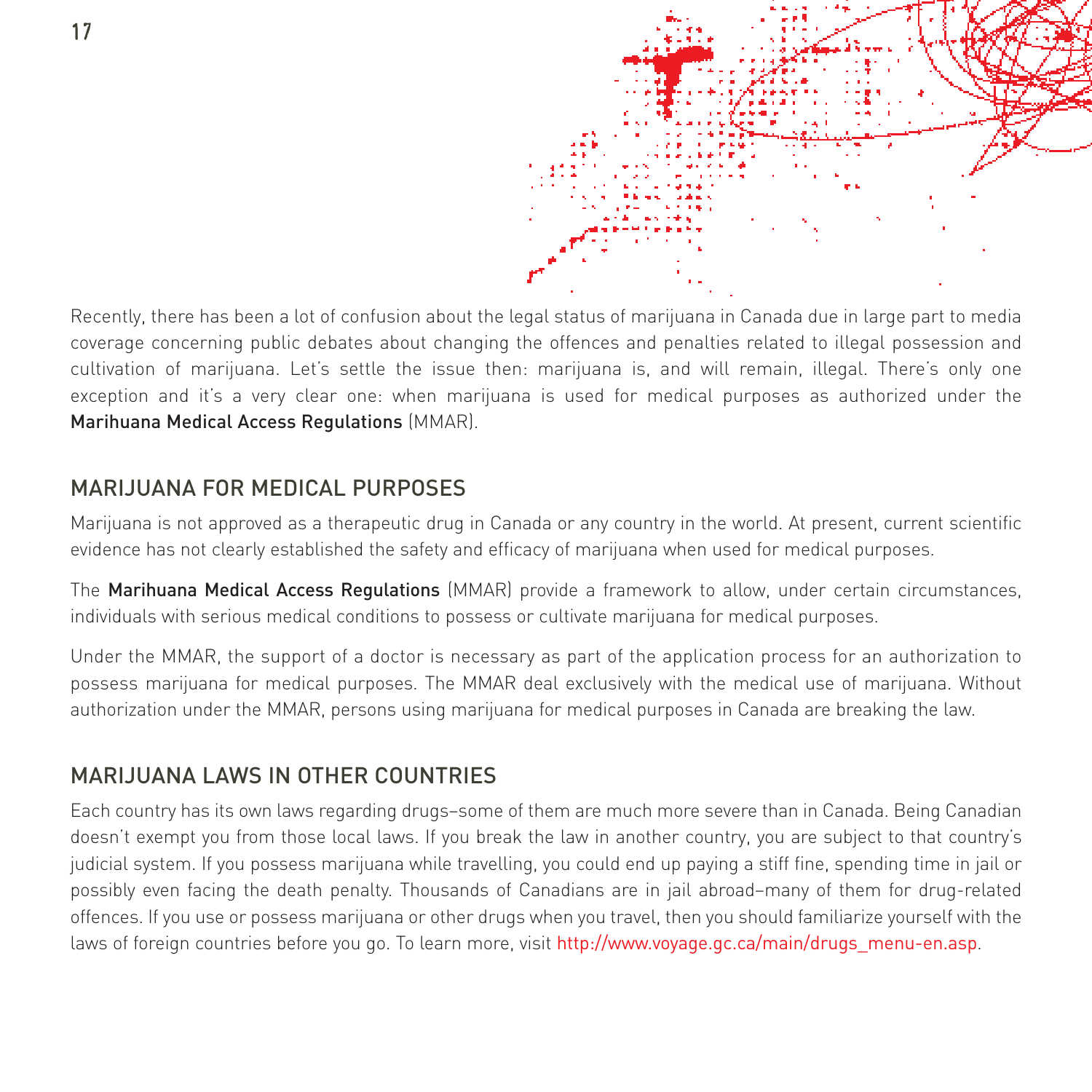# WHY DO YOUNG PEOPLE USE UU YUUNG PEUPLE USE

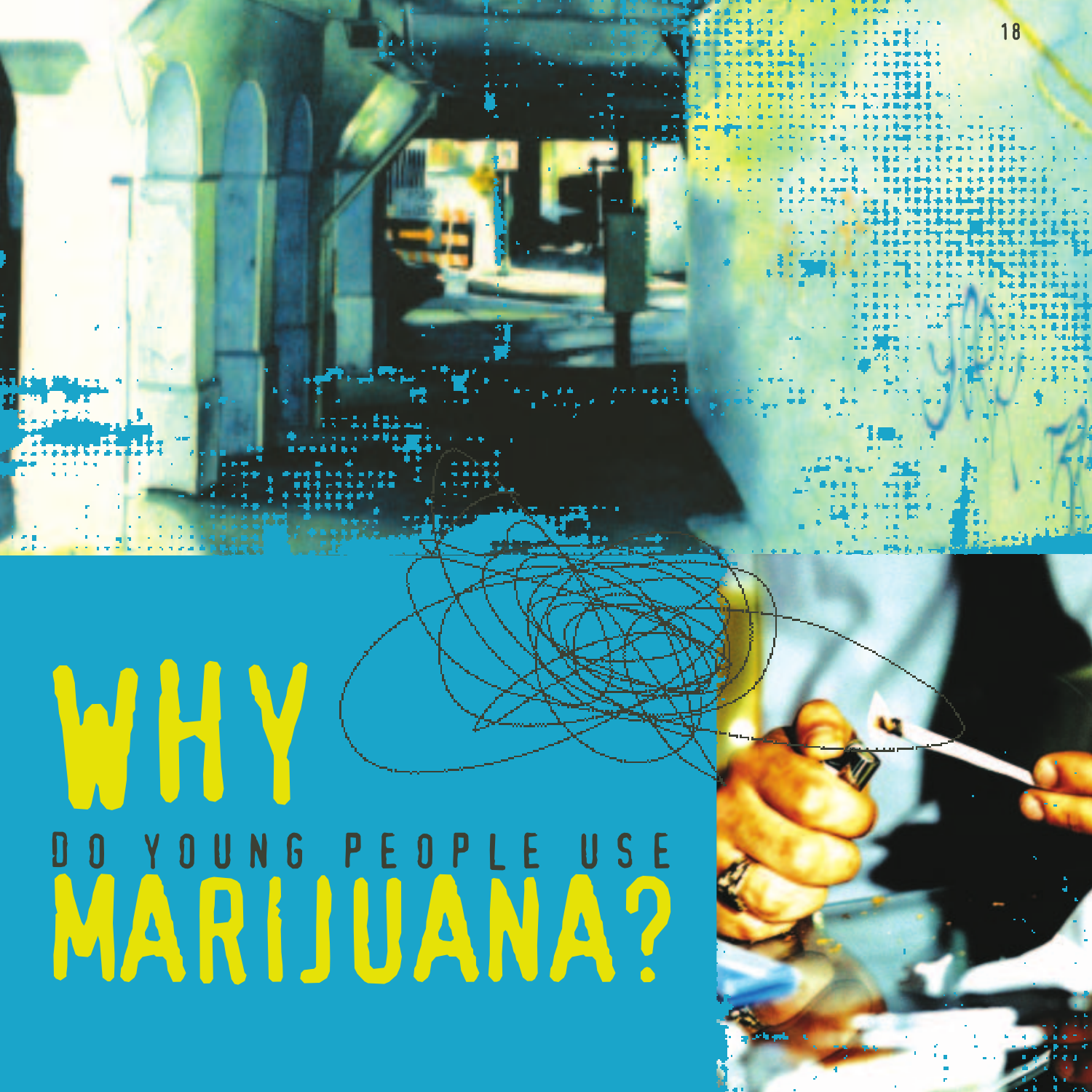#### YOUNG PEOPLE HAVE TOLD HEALTH CANADA\* THEY CHOOSE TO USE MARIJUANA TO

- HAVE A GOOD TIME
- EXPERIMENT
- RELAX
- RELIEVE BOREDOM
- COPE WITH PROBLEMS
- STIMULATE CREATIVITY
- BE ONE OF THE CROWD
- BE DIFFERENT

#### YOUNG PEOPLE HAVE I D HEALTH CANADA THEY CHOOSE NOT TO USE MARIJUANA BECAUSE

- OF THE HEALTH RISKS
- IT'S ILLEGAL
- OF THE PSYCHOLOGICAL EFFECTS
- OF THE SAFETY RISKS
- IT'S A WASTE OF MONEY
- IT CAN HAVE A BAD EFFECT ON SCHOOL OR THEIR FUTURE CAREER CHOICES
- IT'S USED TO ESCAPE PROBLEMS INSTEAD OF DEALING WITH THEM
- IT MAY UPSET THEIR FRIENDS AND FAMILY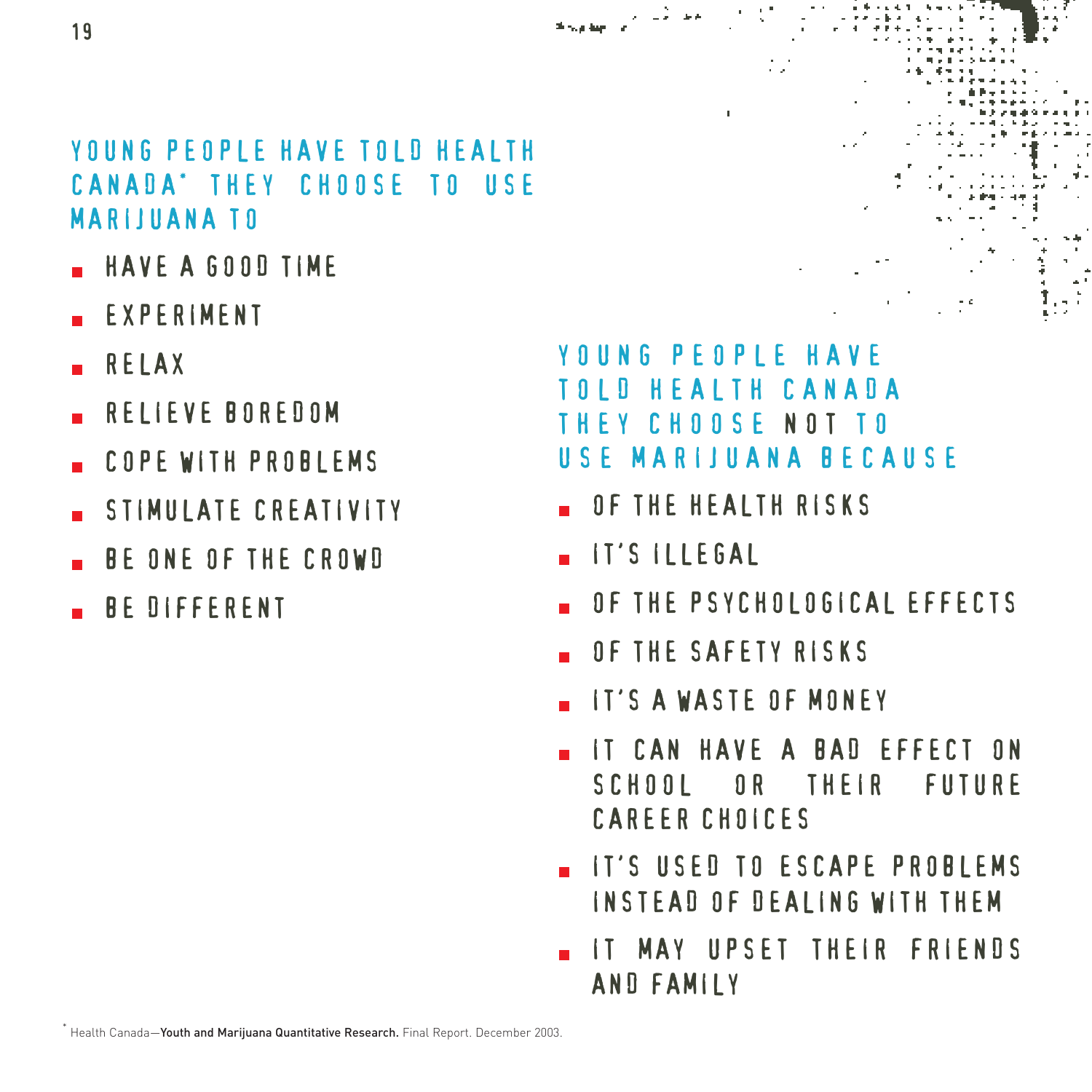## HERE'S WHAT YOUNG PEOPLE HAVE TO SAY ABOUT marijuana

**THE RESULTS OF A 2003 HEALTH CANADA POLL\* ON SUBSTANCE USE AMONG YOUNG PEOPLE 12 - 19 YEARS FOUND THAT**

- One third of all teens aged 12 -19 have tried smoking marijuana more than once, with use being reported more frequently by the older teens.
- **Around 8% of all teens report smoking** marijuana at least once a week.
- Less than 3% of all teens reported "using" daily.
- 19% of those who have smoked marijuana say they do it out of curiosity; another 19% do it because their friends do it.
- 39% of teens who use marijuana say they smoke it at a friend's house, 19% say they do it at parties; 16% at a neighbourhood park and 7% say they smoke marijuana at school.
- **88%** of teens think it is very dangerous to be in a car if the driver has been smoking marijuana.
- . 90% of teens say that taking illegal drugs is dangerous or very dangerous.
- .79% of youth say that prolonged use of marijuana will result in worse grades in school.